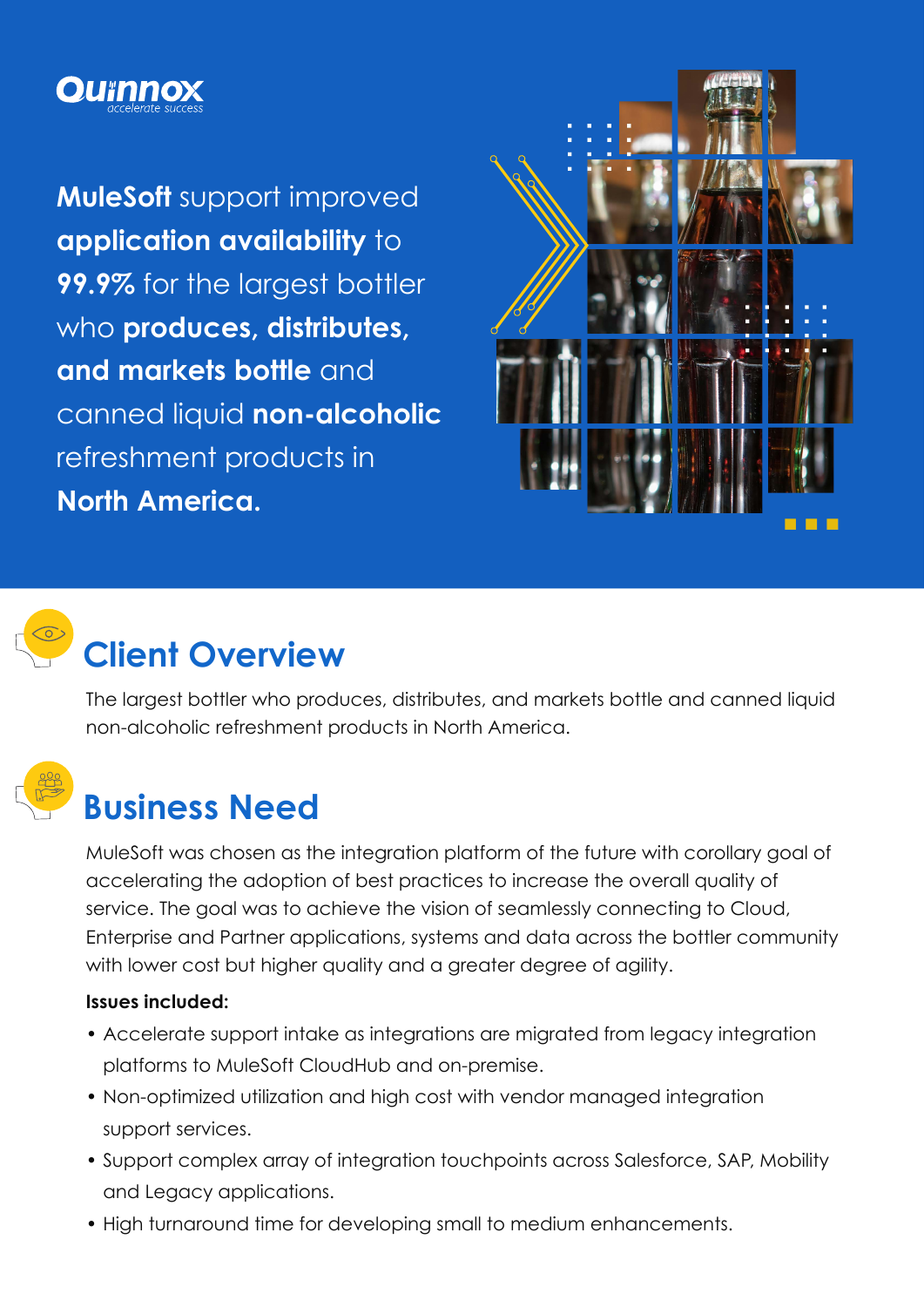

- The Quinnox AMS team with a flex resource model supported 200+ interfaces, 11 applications across multiple domains, developed a governance model, communication processes, and templates.
- Implemented Splunk across the MuleSoft platform for preventive maintenance and performance enhancement, version upgrade and release cycles, regular CPU optimizations, governance around testing and deployment.
- Quinnox has approx. 10 Salesforce integration applications built-in Mulesoft using the Anypoint Connector for Salesforce that enables you to connect to the Salesforce SOAP API, REST API, Bulk API, and Streaming API.
- **Some of the salesforce integrations in the client's landscape are:**
	- Customer interaction portal (CIC) Implemented using the Salesforce platform and Microstrategy for reporting purpose.
	- LCOA SFDC Application Multiple inbound data integrations to LCOA and an • outbound data integration from LCOA to Concur.
	- Lab Portal Developed a Mulesoft integration service that gets the sample • created or notification updated from the sample request from salesforce • application to different destinations like sample manager, SAP BW and SAP R3 • systems.
	- SFA As part of the Salesforce automation for the bottlers, we have built the • Bottler Integration In a Box (BIIB) integration tool using Mulesoft to ease the • integration development with Cloudcraze. Salesforce cloud e-commerce allows users to deploy mobile storefronts quickly, generate online revenue in weeks, and • easily scale for growth.